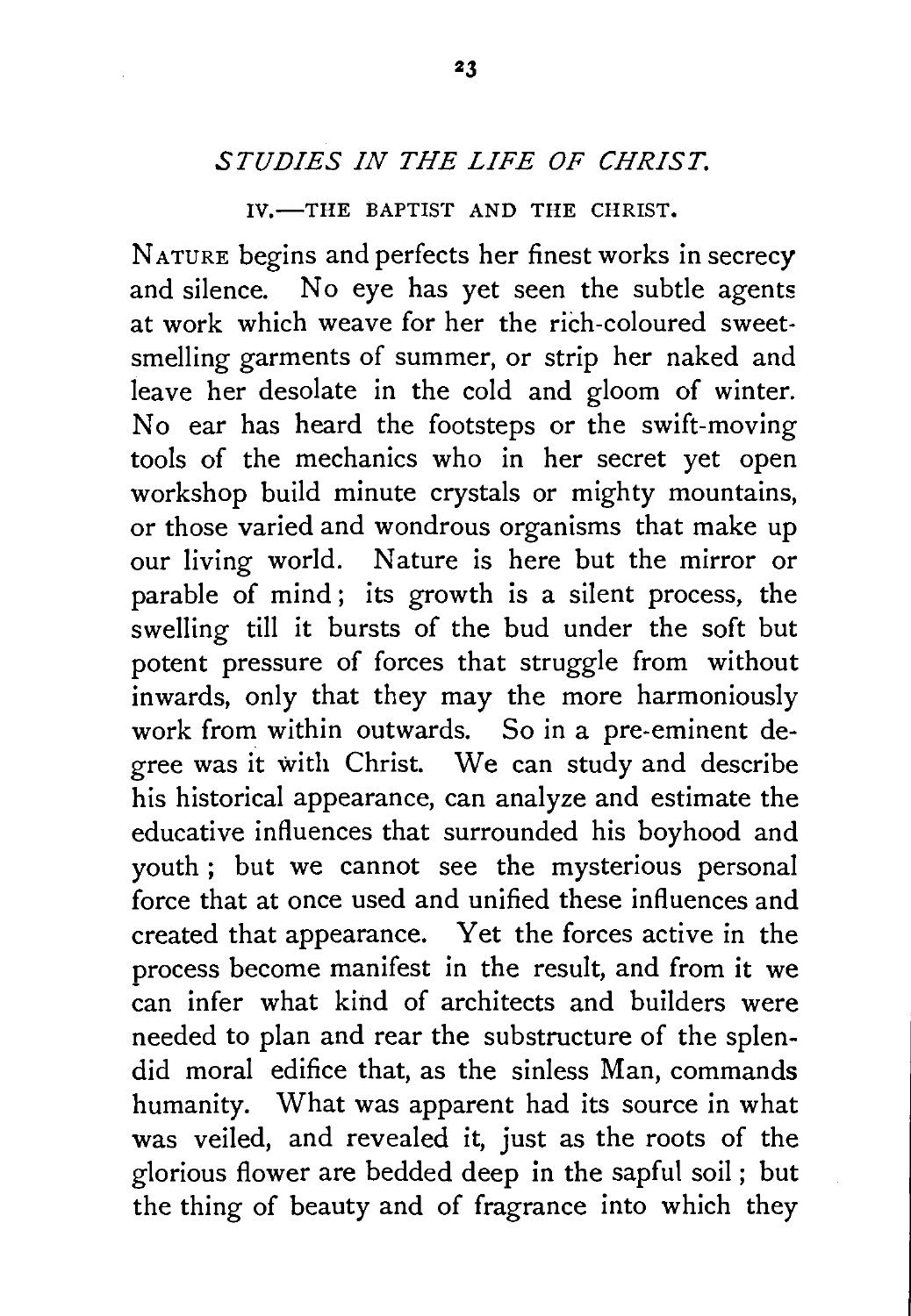blossom tells of the wondrous alchemy that has in silence and in darkness been changing the juices of earth and the sunbeams of heaven into an object of sweetness and delight.

The growth of Jesus was not hurried and forced. but slow and natural. For more than thirty years He tarried at Nazareth, waiting till his strength had matured and his manhood was complete. Then his hour was struck in tones audible to Himself and his people. The tongue that told it came from the banks of the Jordan and the waste places about the Dead Sea. There a New Prophet had appeared, ancient in manners and spirit, modern in speech and purpose. No sleek scribe, or pompous priest, or courtier clad in soft raiment was he ; but a son of the desert, clad in garments of coarse camels' hair, bound round him by a leathern girdle, seeking his food from the rock where the wild bee left its honey, and the locust came -a man full of the stern spirit of solitude and the thoughts God speaks to the soul that can dare to be alone. He called himself a Voice, but he was not like the still small voice the Prophet had heard in his mountain cave; he was rather like the wind and the fire that broke in pieces the rocks, heralds as they were of the low sweet voice that was to come out of the silence they left. People from the banks of the Jordan crowded to hear him. His fame reached Jerusalem, and Sadducees and Pharisees, scribes and priests, publicans and sinners, went forth to listen, and be awed into a passing reverence and faith. West and east, south and north, the tidings spread, reached remote Nazareth, and woke great emotions in the home of the Carpenter there. He who had become, since Joseph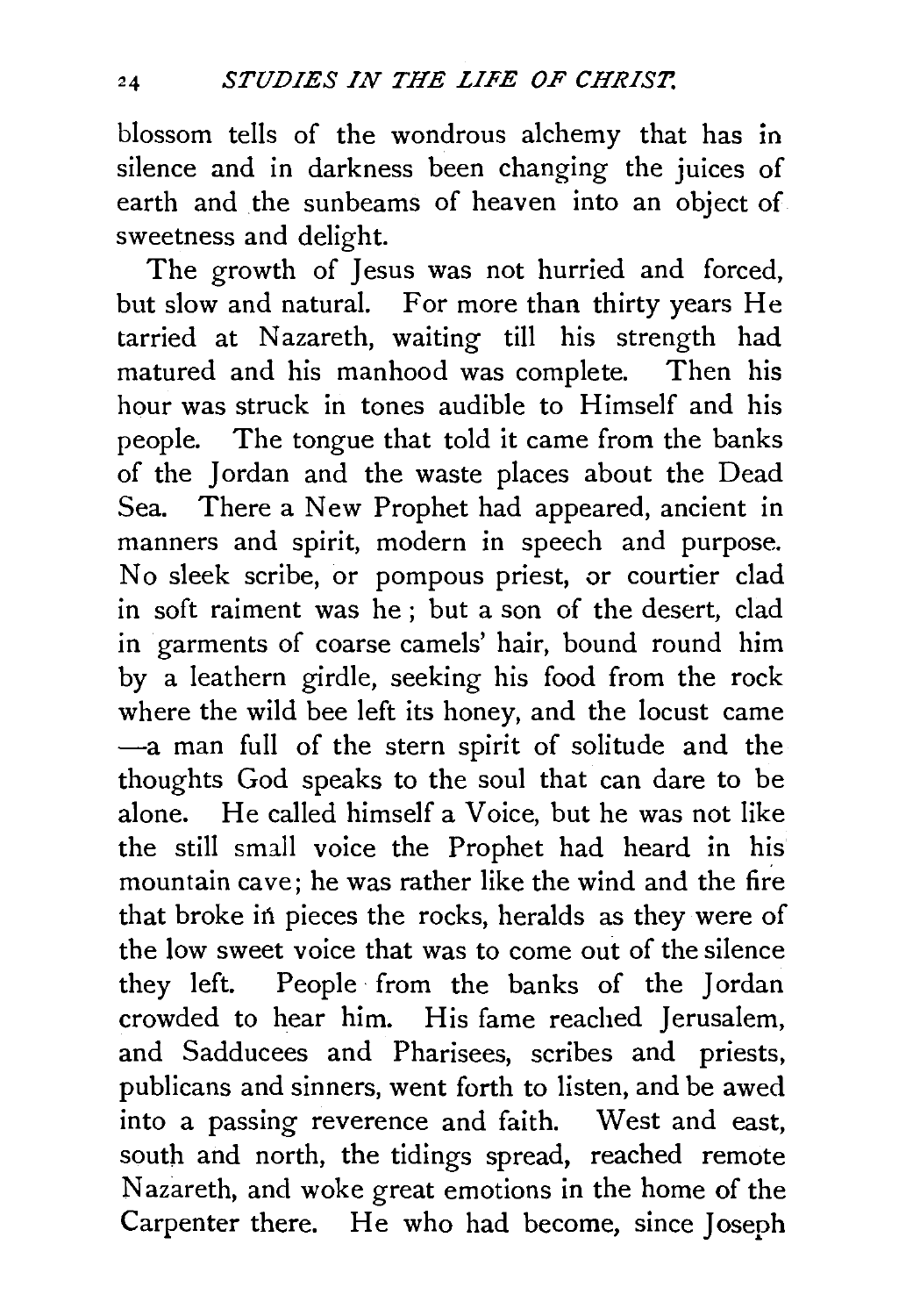was not, the head and bread-winner of the little family, knew that his hour was come, and went forth, the son of Joseph, to return the Messiah of God.

Now, this New Prophet is full of the deepest and most varied significance for the history of Christ. He not only marks the moment of his emergence from obscurity, but is, as it were, its occasional cause. The only historical authority that does not recognize this relation is Josephus, whose silence as to Jesus is the most eloquent tribute of Jewish antiquity to the transcendent, and to it inexplicable, importance of our Christ. Our other authorities shew us Jesus coming, obscure, undistinguished, to John, mingling with the crowds that throng the banks of the Jordan ; but when the wave of excitement subsides, John has vanished, Jesus alone stands, the end for which the Baptist has lived, the fulfilment of his prophecy and completion of his mission.

The Baptist is one of the greatest of the minor characters in either the Hebrew or Christian Scriptures. His career is short, and his work transitional, but his influence is at once penetrative and permanent. His ministry exercised an immense power-made, while it lasted, Judæa contrite and earnest, Galilee penitent and wistful; remained, when it had long ceased, a memory so moving, as to touch the courtier heart of Josephus with reverence and admiration. Each of our Gospels is a witness to his eminence. Love of him distinguished alike Jesus and the Jews. To Jesus he was the very greatest of the prophets.<sup>1</sup> His name was so potent as to subdue the arrogance, if it did not extort the respect, of the Pharisees;<sup>2</sup> so noble as to

<sup>1</sup> Matt. xi. 9-11. <sup>2</sup> Ibid. iii. 7; John i. 19-25.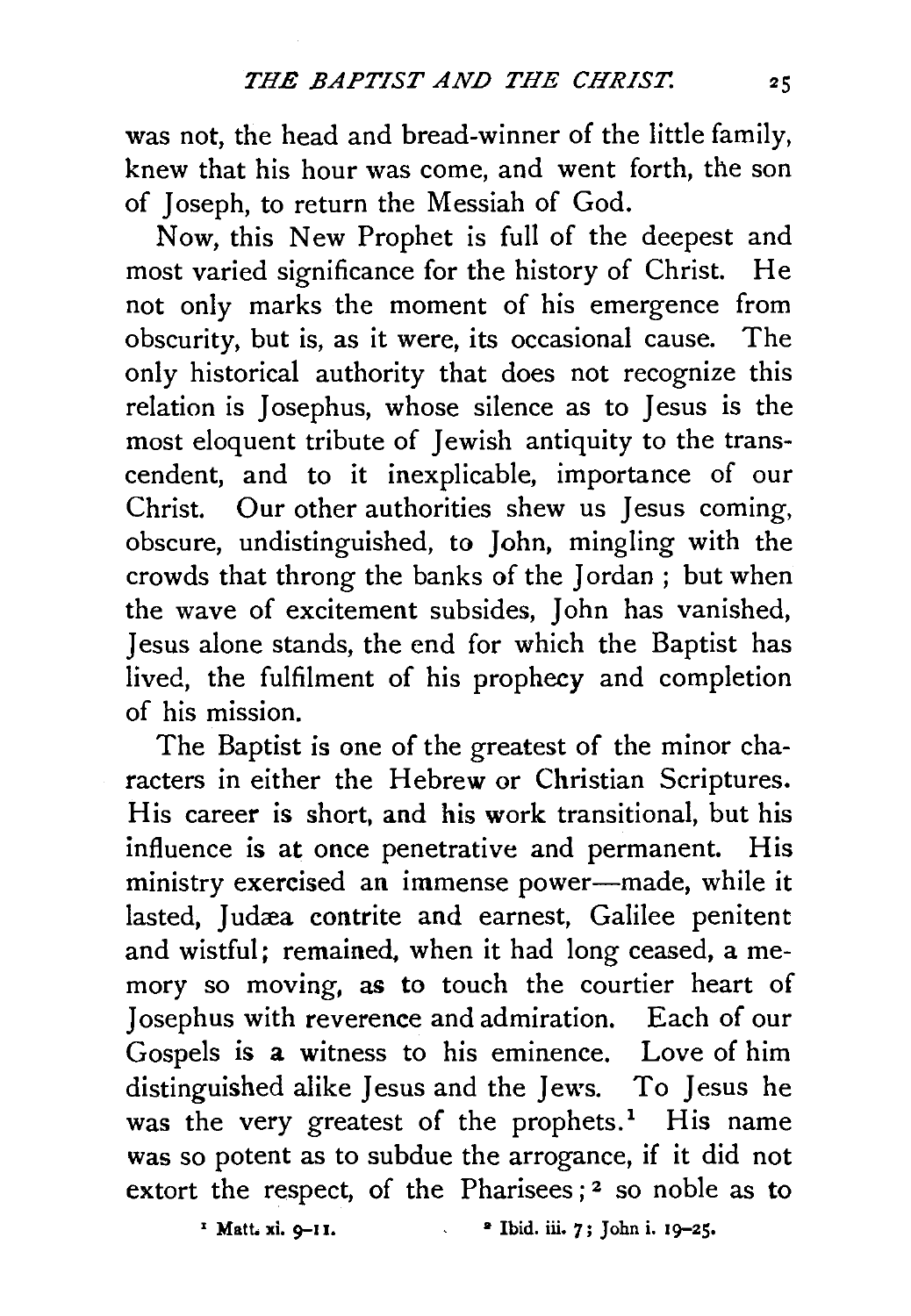rouse and retain the devotion of the crowd.<sup>1</sup> So full was he of the inspiration of God, that he not only dared to be a prophet in an age of priestcraft and formalism, but even compelled it to listen to him. 2 So possessed was he of a lofty humility, that he retired before a greater, proudly confessing that he was, and had lived to be, superseded.<sup>3</sup> He evoked from the Old Testament the spirit that inaugurated the New, and so became the meeting-point of both, a symbol of the dawn, which is at once the death of the night and the birth of the day. So the man and his mission must be studied if the Christ is to be understood.

There is no need to discuss here the story of John's birth. Enough to say, he sprang from an old priestly stock, both parents being of Aaronic descent. He was a child of age, and there is in age a simplicity that may make its home more sweetly childlike than the home of youth. His birthplace was a city in the hill country of Judæa, possibly Hebron, the old regal and priestly city of Judah. There a simple and sincere faith would live, utterly unlike the formal and official religion that reigned at Jerusalem. If the father may be interpreted through the son, we can say that Zacharias was no priest of the Sadducean type, apt at clothing secular ambitions in sacerdotal forms ; no scribe too well skilled in tradition to be familiar with the spirit and the truth that lived in the ancient Scriptures. His son at least was no child of policy and tradition, but of prophecy and freedom. He was not trained in the schools of his people. One authority 4 represents him as passing his youth in the desert, and his speech

| <sup>2</sup> Mark xi. 30-32.       | $\cdot$ Matt. iii. 5. |
|------------------------------------|-----------------------|
| 3 Ibid. iii. 11 ; John iii. 27–30. | $4$ Luke i. 80.       |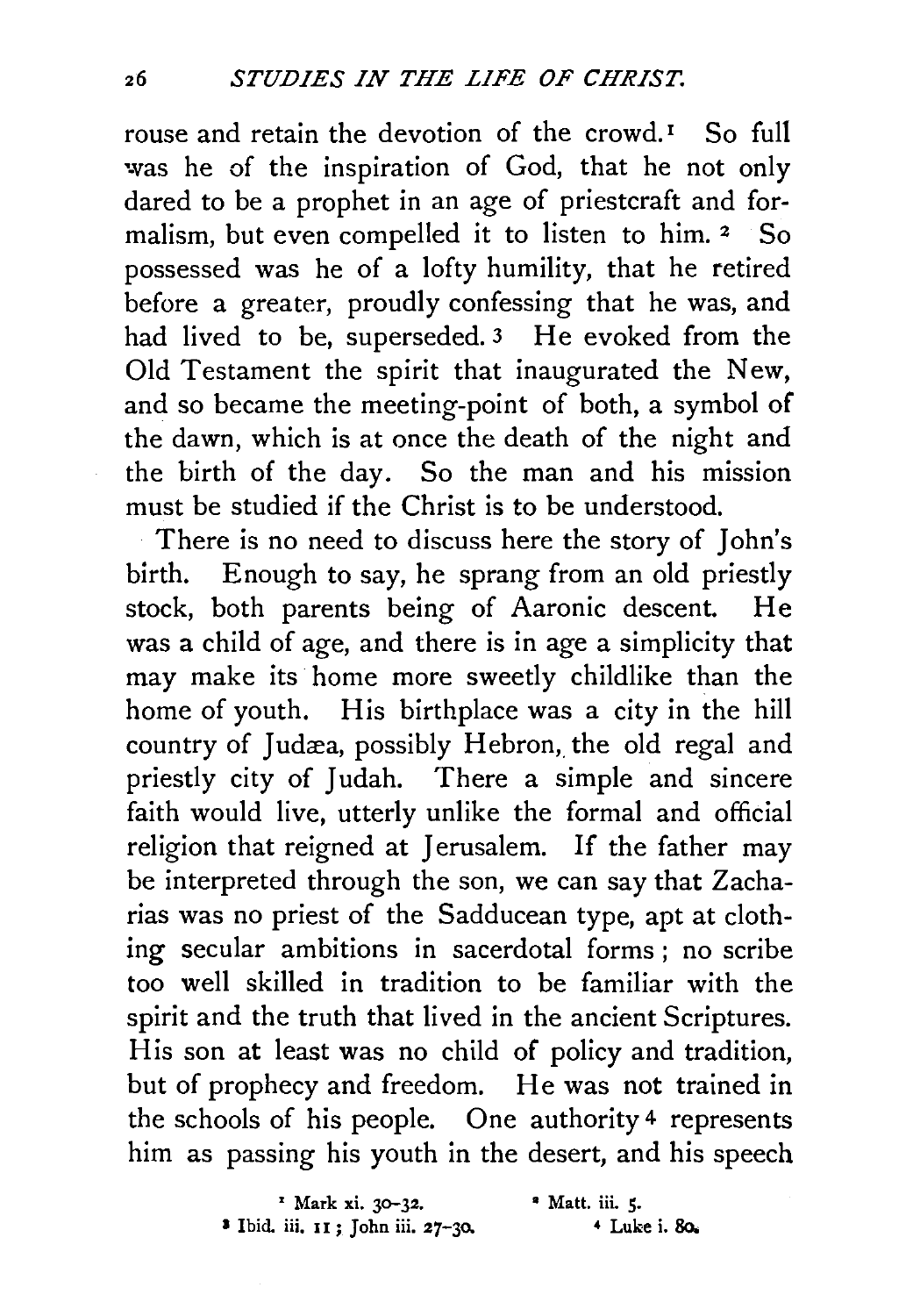seems to breathe its atmosphere and reflect its images -the stones that mocked the culture of man, but illustrated the creative power of God; the viper-brood curled and concealed among the rocks ; the olive-trees, sending their roots far into the dry and stony soil, without finding moisture enough to become fruitful. His bearing, too, and spirit are of the desert. He was scornful of society, independent of its companionship and comforts:<sup>1</sup> was not clad in soft raiment, or distinguished by supple and courtly grace ; was no reed shaken by the wind, but a gnarled oak the wind could neither bend or break. 2 Yet his solitude was society : it enabled him to escape the Rabbis and find the Prophets. The priest by birth became a prophet by Divine nurture, so steeped in the thought and speech of the ancient seers as to seem, alike to the faith and imagination of his time, the greatest of them resurgent. He so speaks the language of Isaiah as to shew who had been the great companion of his solitude. 3 His ideas of repentance, the kingdom, judgment, righteousness, were prophetic, not priestly ; and the emphasis with which he declared himself a " Voice," showed that in him the ancient *Nabi*, the speaker for God, had revived. And this prophetic nurture and character sets him in radical antithesis to the ascetic fraternities of his time. He is no Essene $-$  can be as little relegated to an anchorite as to a Pharisaic order. He was no selfish lover of his own soul, too fearful of pollution to touch society, but a magnanimous reformer, great in his love alike of man and of righteousness. The Essene hated flesh, but John ate without scruple

> <sup>1</sup> Luke vii. 33. • <sup>2</sup> Ibid. vii. 24, 25; Matt. xi. 7. ' John i. 23. *Cf.* Matt. iii. 3; Mark i. 2, 3 ; Luke iii. 4-6..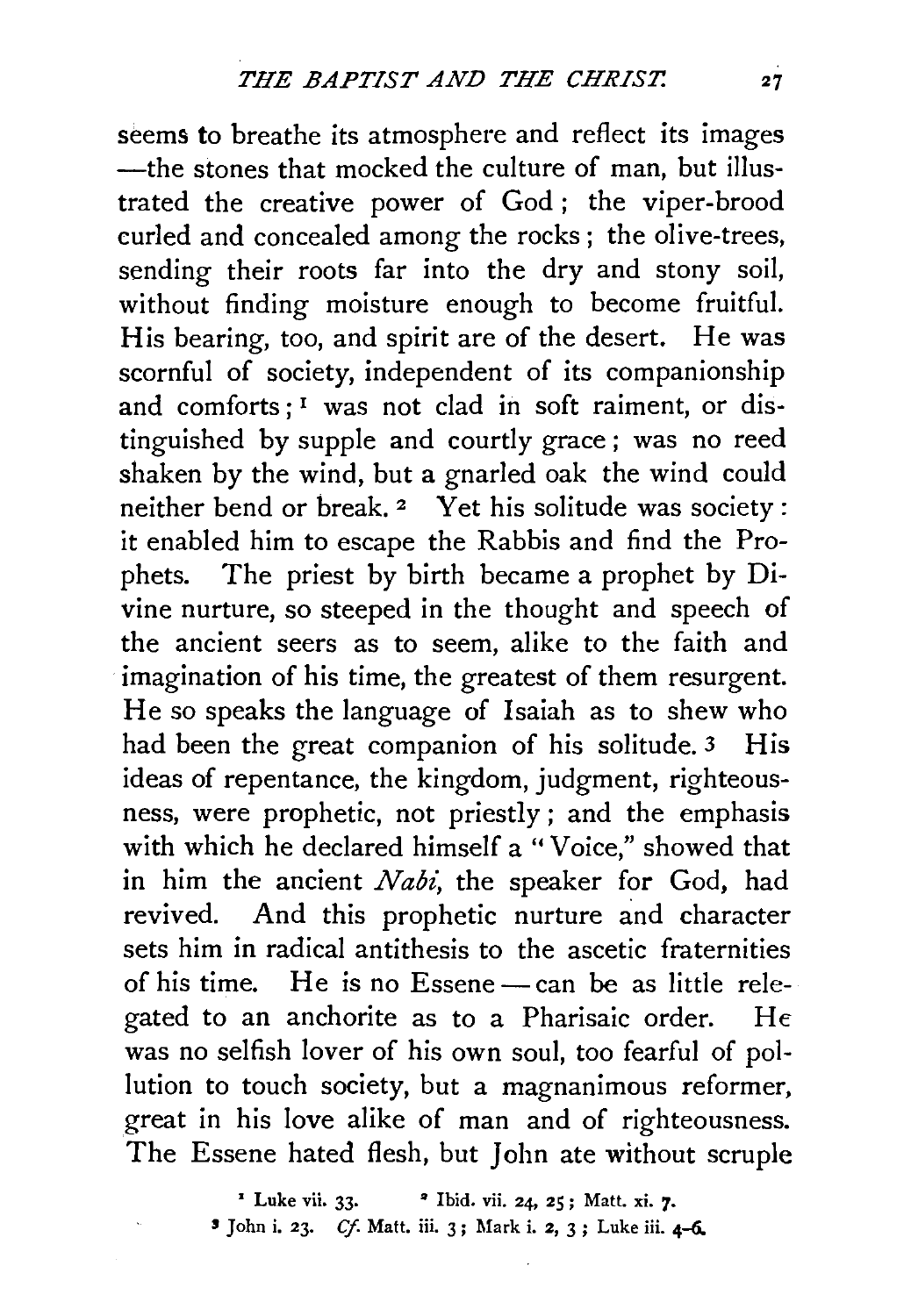the locust of the desert. The ascetic communities were great in ablutions, but John had only his baptism, an ablutionary rite but once administered, and without meaning, save. as expressive of a moral change and prophetic of the baptism of Him who was to baptize with the Holy Ghost and with fire. He did not believe in regeneration by separation, in saving the soul by forsaking the world. That to him was but a deeper loss. He believed in a kingdom of heaven which was a kingdom on earth and of men, a society of God, to be realized in the homes they had formed and the cities they had built. And so he was too much the pupil of Divine freedom and discipline to be the child of any school, the spokesman of any sect. His faith was the fruit of inspiration as opposed to experience. Contact with hard human realities had not dulled his enthusiasm, or changed his belief in the practicability of the old theocratic ideals into a belief in the wisdom and omnipotence of expediency. His education made him a preacher who lived as he believed, possessed of the courage to summon men to a like faith and life.

Distance makes many things clear. The air of the desert was more favourable to penetrative spiritual vision than the atmosphere of the city. In the desert John came to understand the past of his people as his people did not, and through it their present needs, their present duties, and the possibilities of their future. He looked at the men of his age and their needs through his great beliefs, his exalted ideas, and the contrast of the ideal and the possible with the real and the actual made the student of the desert into the Baptist and Preacher. Had Israel realized the kingdom of heaven? Did the people of God embody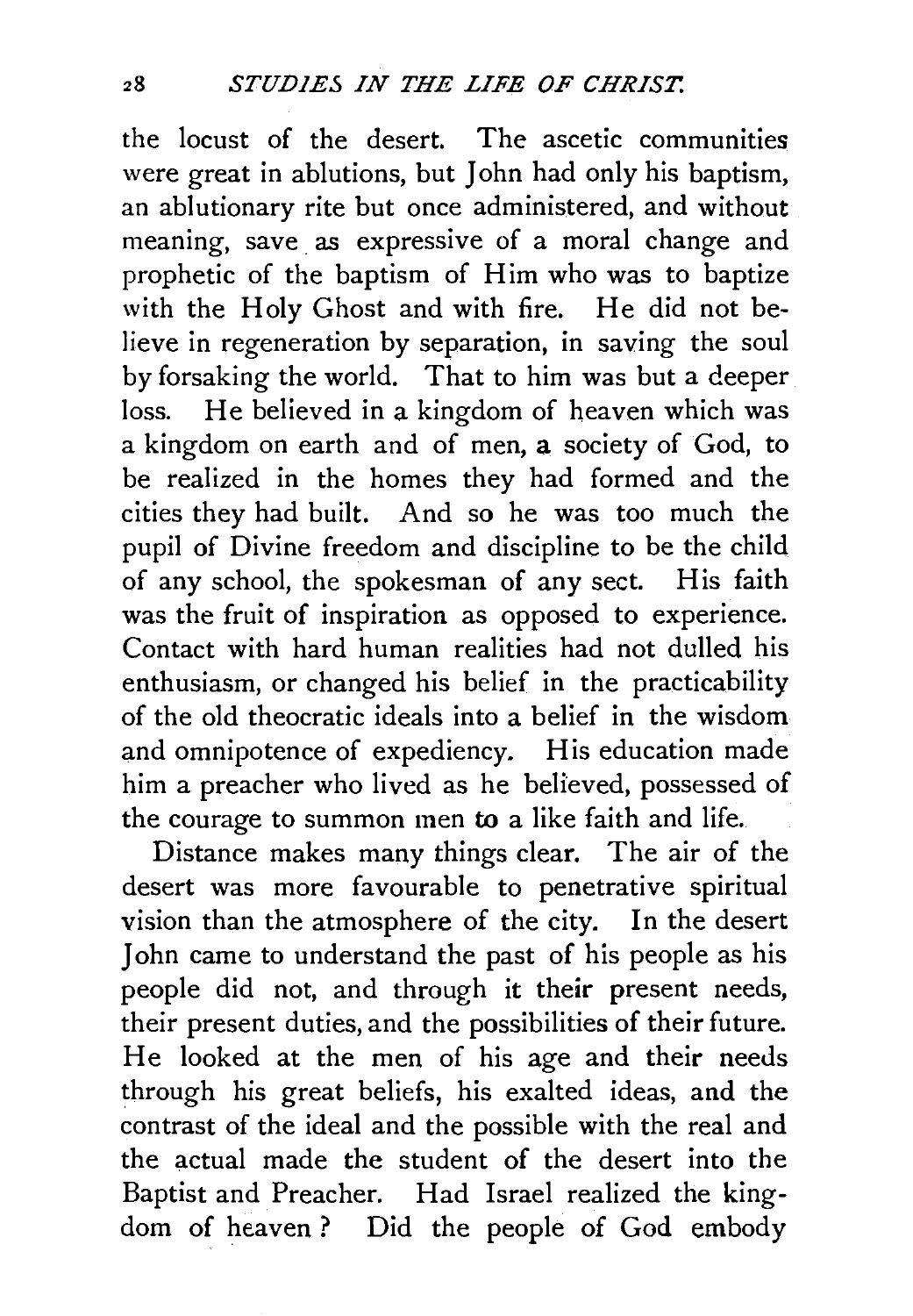and fulfil his righteousness ? Were they a society of brethren, dutiful, merciful, kind ? Were they, by their lovely and honourable manhood, making the name of God loved and honoured? Were they making His faith so beautiful and glorious as to  $b$  a joy and attraction to the Gentiles ? Nay ; everywhere and in everything it was the reverse. Israel seemed farther than ever from realizing the visions that had inspired the exalted spirit of the later Isaiah; the sins that had so moved the soul of the earlier still lived, only in prouder and more magnified forms. The " new moons," the "Sabbaths," the "appointed feasts," were still celebrated, the " multitude of sacrifices," the "many prayers," the "incense," were still offered, but less than ever was the command obeyed, "Wash you, make you clean; put away the evil of your doings from before mine eyes ; cease to do evil ; learn to do well; seek judgment, relieve the oppressed, judge the fatherless, plead for the widow." 1 With the decay of .prophecy had come the degeneracy of Israel. The priesthood was left free to develop the ritual to the injury of the religion, the scribe to create artificial sins and an artificial conscience, the passion for ceremonial purity which is so fatal to the nobler and more generous virtues. The Sadducee said scornfully, " The Pharisees will soon clean the face of the sun ; " and in his scorn he expressed this truth, that there is no surer sign of a decayed ethical and religious sense than the endeavour to cleanse what is naturally pure. The universalism of the prophets had been quenched· by the particularism of the priests ; the humanity of Hebraism had been buried under the nationality of Judaism. The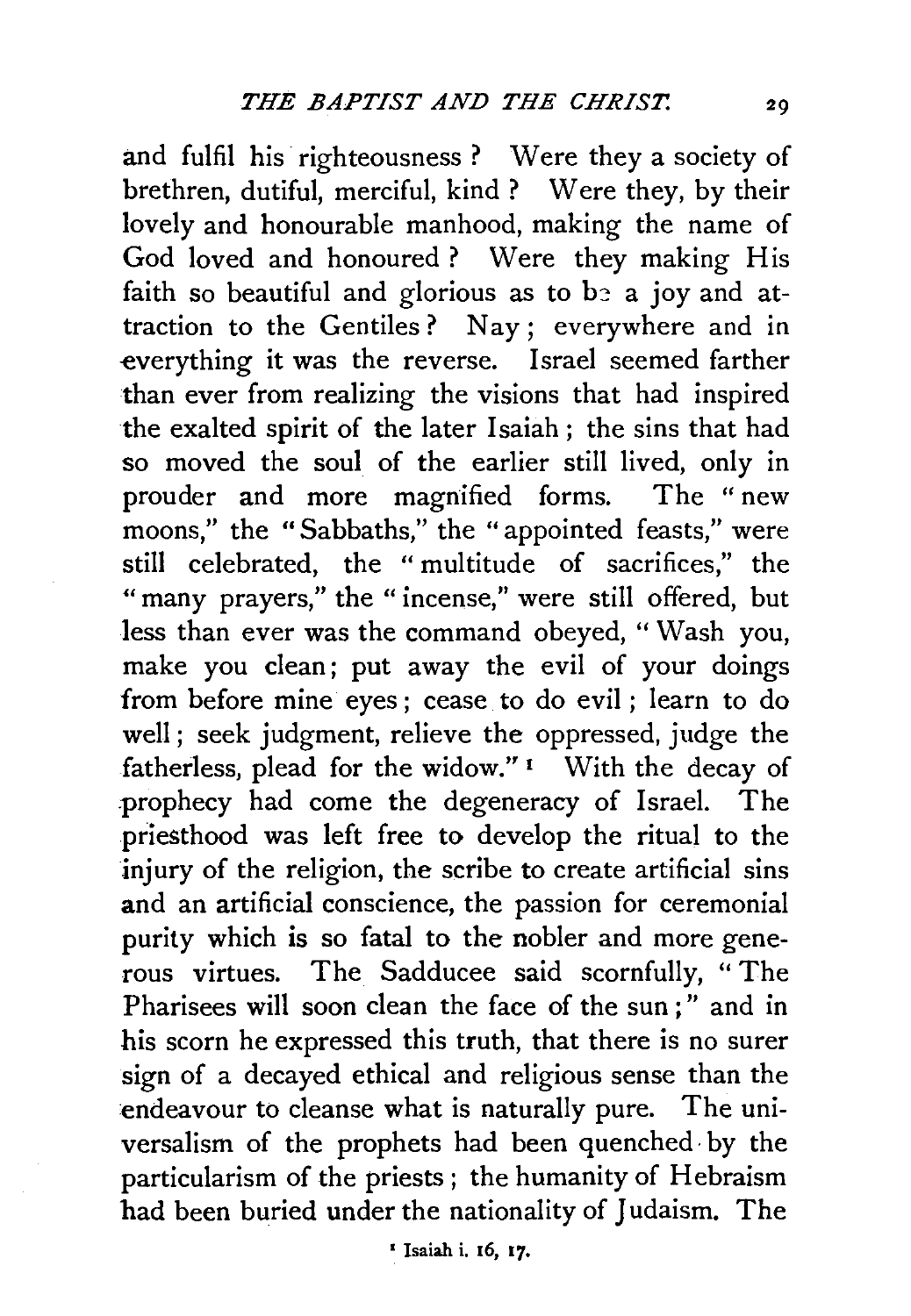curse of perverted being was on Israel. The law which bound to the service of man was used to create division and isolation. Even within the nation the spirit of separatism reigned. Caste is but a sacerdotal translated into a social system, and is only possible where the accidents have been turned into the essential qualities or elements of religion. The Pharisee could not touch the publican and be clean; the priest could not help the Samaritan and be holy. To be one of "the lost sheep of the house of Israel" was to be an outcast, and an outcast is worse than a heathen. Hillel might say, "Belong to the disciples of Aaron (the meek); love peace and seek after it ; love mankind and bring them to the law ; " but the people, with the fanaticism of the letter, without the enthusiasm of the spirit, believed in the divinity of custom, and obeyed it.

Now John emerges from his solitude, no Priest or Rabbi, but a Prophet, with a consciousness of authority so clear and intense as to disdain expression. There is, indeed, in the man a wonderful self-abnegation. He never speaks of his own claims, only delivers his destined message. He is but a "Voice;" the word it utters alone deserves thought and demands faith. When the people—anxiously curious, prepared to believe almost anything as to the new preacher-inquire, '' Who is he ? the Messias ? Elias ? the prophet like to Moses?" he has but one answer, "I am not. What I am matters nothing; what I say is matter enough." But this silence as to himself is eloquent as to his greatness. The man who is, as it were, annihilated by his mission, is most magnified by it ; he becomes an organ of Deity, a voice of God, altogether silent as to his own claims, concerned only with God's.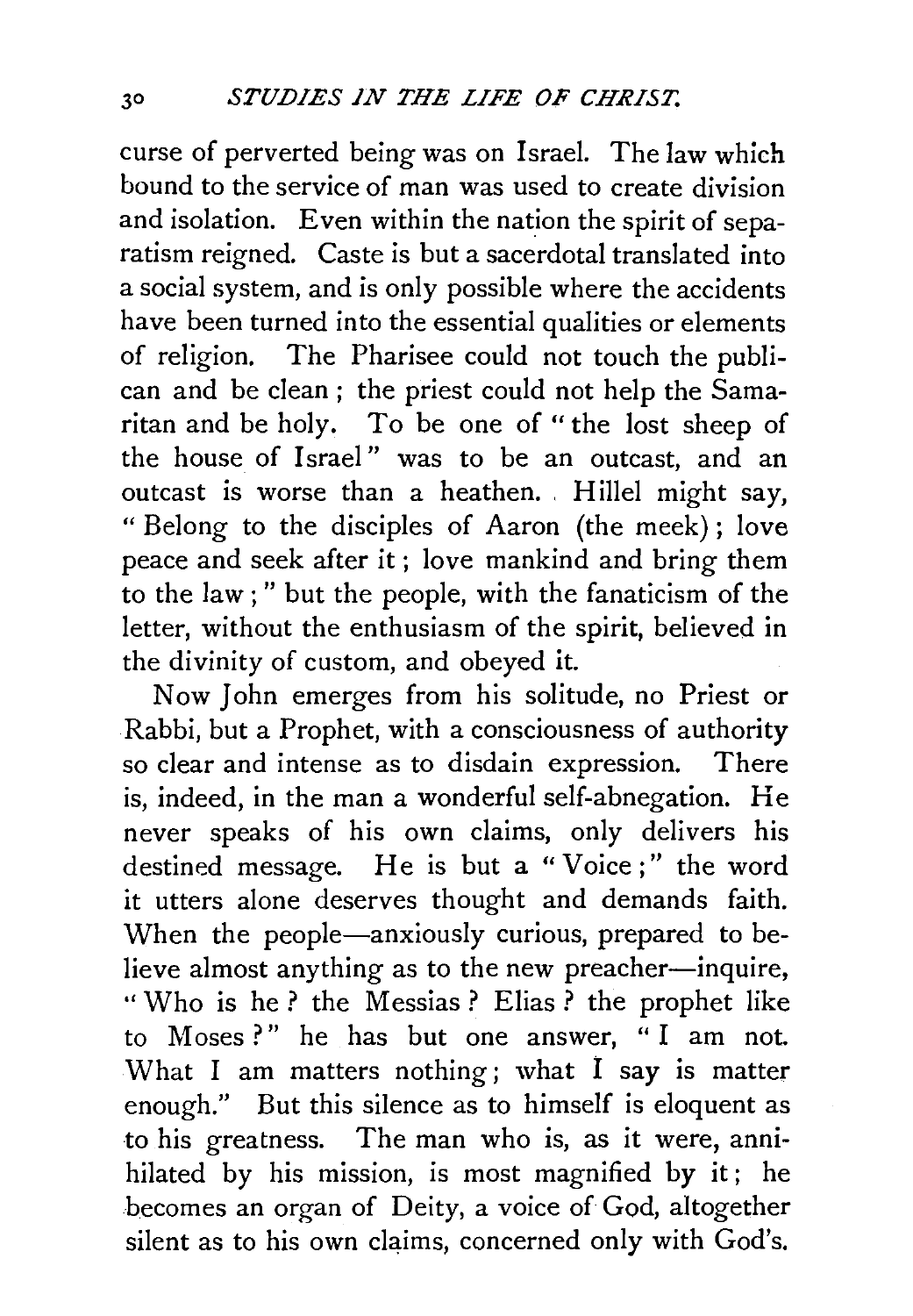He who is so divinely possessed is insensible to the strength of the resistent forces, does his work by a kind of inspired necessity, and once it is done is content to die, or be forgotten-to decrease, that a greater may increase

In this New Prophet, so divinely unconscious of himself, so divinely conscious of his mission, there revived the ancient conflict of his order against the ritualism of the Temple and the legalism of the Schools. He was a sort of personified revolt against the law, written and oral. The image and authority· of Moses do not seem to exist for him ; but the prophets, with their scorn of legal pride and privilege, ceremonial purity and observances. with their faith in the reality of righteousness and retribution, are so real to him, that he appears the very incarnation of their spirit, the embodied voice of their God. Hence his message is moral, not political. His relation to the Roman cannot be directly determined ; his relation to the Jew is apparent enough. He does not think that Judaism is the religion of Jehovah, or that Israel needs only freedom to be perfect. He can hardly be named a patriotic Jew ; that is, if patriotism be fidelity to what his countrymen passionately revere. To him their national idea is abhorrent, and the attempts at realization but prove its evil. He thinks that people and rulers are alike guilty, that their supreme need is repentance, and the regeneration repentance alone can bring. The priest and the scribe had made the people of God the people of form and privilege ; the prophet appears, that he may command the people of form and privilege to become the people of God. National was possible only through individual regeneration. The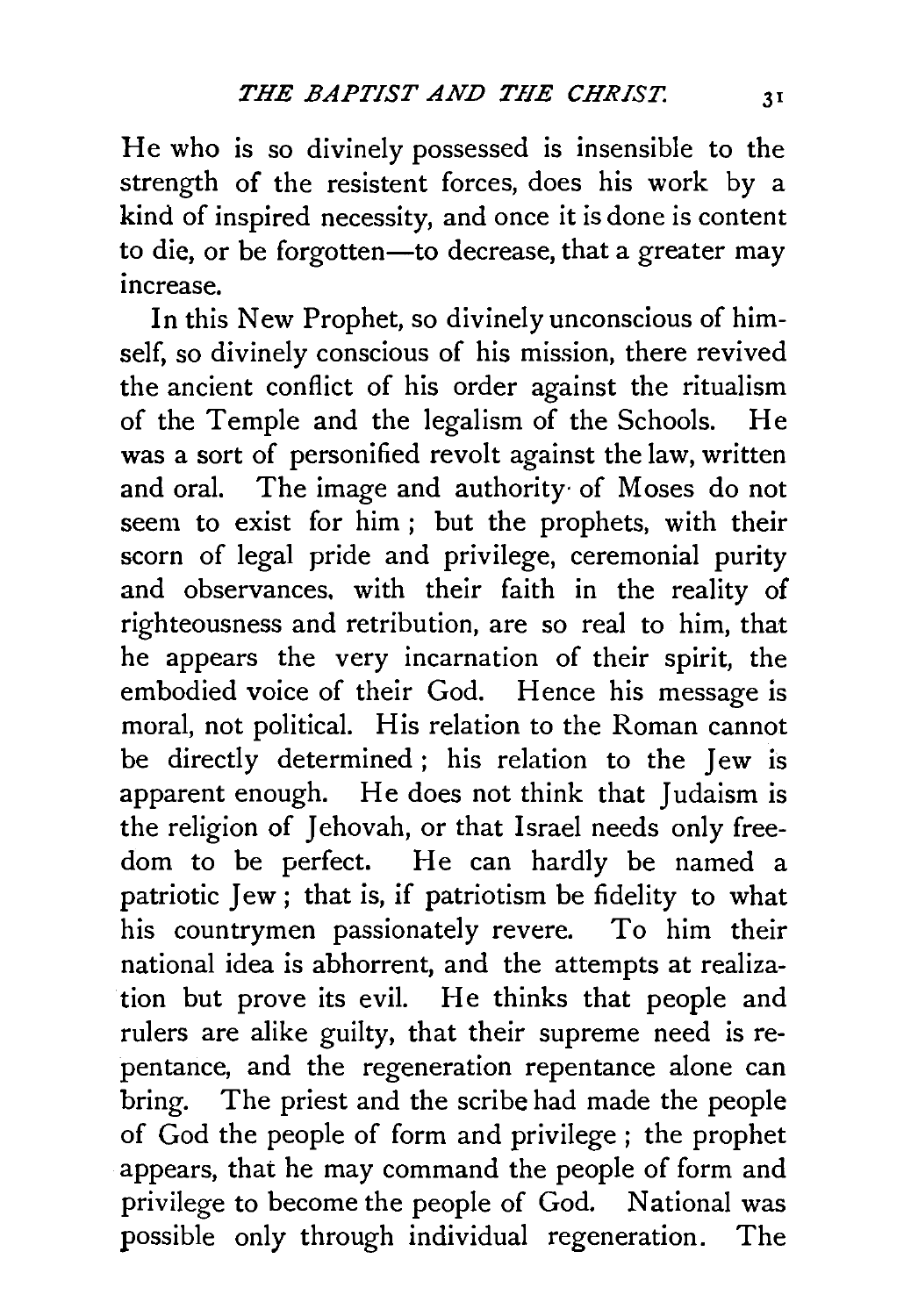mass could be made holy only by the units becoming holy. And the change must be immediate. The God who had borne so long with their evil would bear no longer. The kingdom of heaven was at hand; its dawn stood tip-toe on the mountain top. And the King was a Judge, coming to do his own will, not the will of the Jews. What He needed was a prepared people; what He would find was a brood of vipers. To Him purity of blood was nothing, purity of heart alone was good. He was coming, fan in hand, to divide the chaff from the wheat, to gather the one into his garner, to burn up the other with unquenchable fire.

John's spirit was thus essentially ethical, and his attitude one of essential antagonism to the unethical spirit of Judaism. The people, so far from realizing, had corrupted the theocratic ideal, and had, in depraving it, depraved themselves. Hence his preaching had in its earliest form a twofold character, a minatory and a hortatory, threatened with punishment, and exhorted to repentance. " The axe was laid to the root of the tree, and the tree must either become fruitful, or be hewn down."<sup>1</sup> But his general principles received most particular and direct application. To the Sadducees and Pharisees, the priests and teachers of the people, responsible in the most eminent degree for the worship and faith, manners and laws, of the nation, his speech was plain and severe. They were a "generation of vipers," seeking his baptism in the hope of escaping " the wrath to come." They were foolishly proud of their Abrahamic descent, but were warned not to trust it. God was able, out of the dry

• Luke iii. 7-9 ; Matt. iii. 10.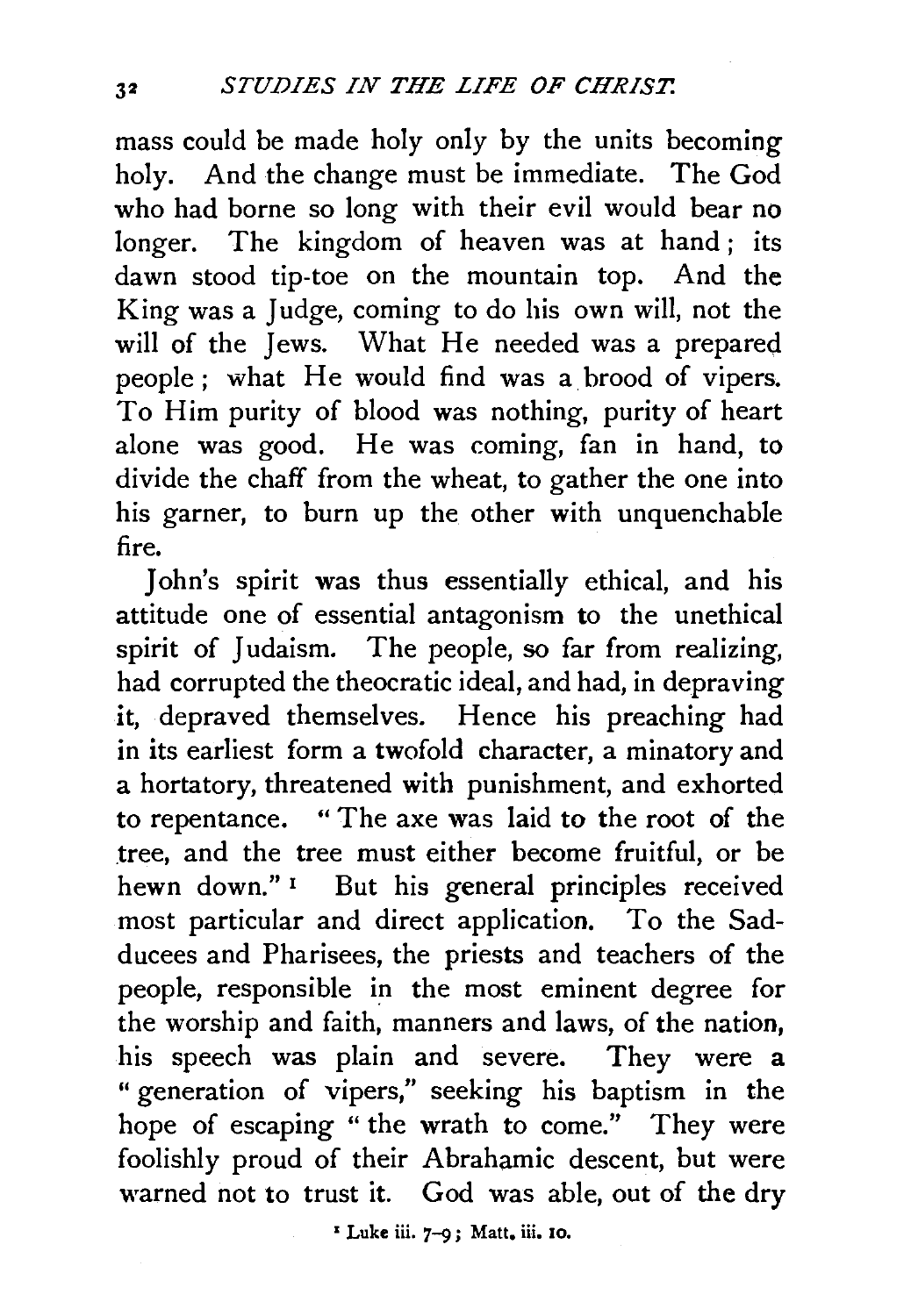stones of the desert, " to raise up children unto Abraham."<sup>I</sup> The advice was unsought, and the warning was unheeded. But the people were more tractable than their priests and rabbis. They asked the stern preacher, " What shall we do ? " 2 and the answer so needed by a broken and divided nation was, " He that bath two coats, let him impart to him that hath none; and he that hath meat, let him do likewise." To the publicans, who answered exclusion by extortion, he said, " Exact no more than what is due ; " to the soldiers, "Do violence to no man ; accuse none falsely, and be content with your pay." These were words that became a prophet-echoes of those spoken long before. " Is not this the fast that I have chosen ? to loose the bands of wickedness, to undo the heavy burdens, and to let the oppressed go free, and that ye break every yoke? Is it not to deal thy bread to the hungry, and that thou bring the poor that are cast out to thy house? when thou seest the naked, that thou cover him ; and that thou hide not thyself from thine own flesh ?" 3

But John was not satisfied with a preaching that was simply minatory and hortatory: he determined to institute a society of the penitent and reformed. It was but according to Oriental ideas that entrance into the society should be signified by a symbol. Hence the command to repent was supplemented by the command to be baptized. If in his preaching he far transcended Judaism, in his baptism he proved himself a true child of Judæa, a believer in the Divine worth and significance of symbols. The symbol must be intepreted by the circle of ideas in which he moved ana

<sup>1</sup> Matt. iii. 7–9. <sup>2</sup> Luke iii. 10–14. <sup>3</sup> Isaiah lviii. 6, 7. VOL VIIL 3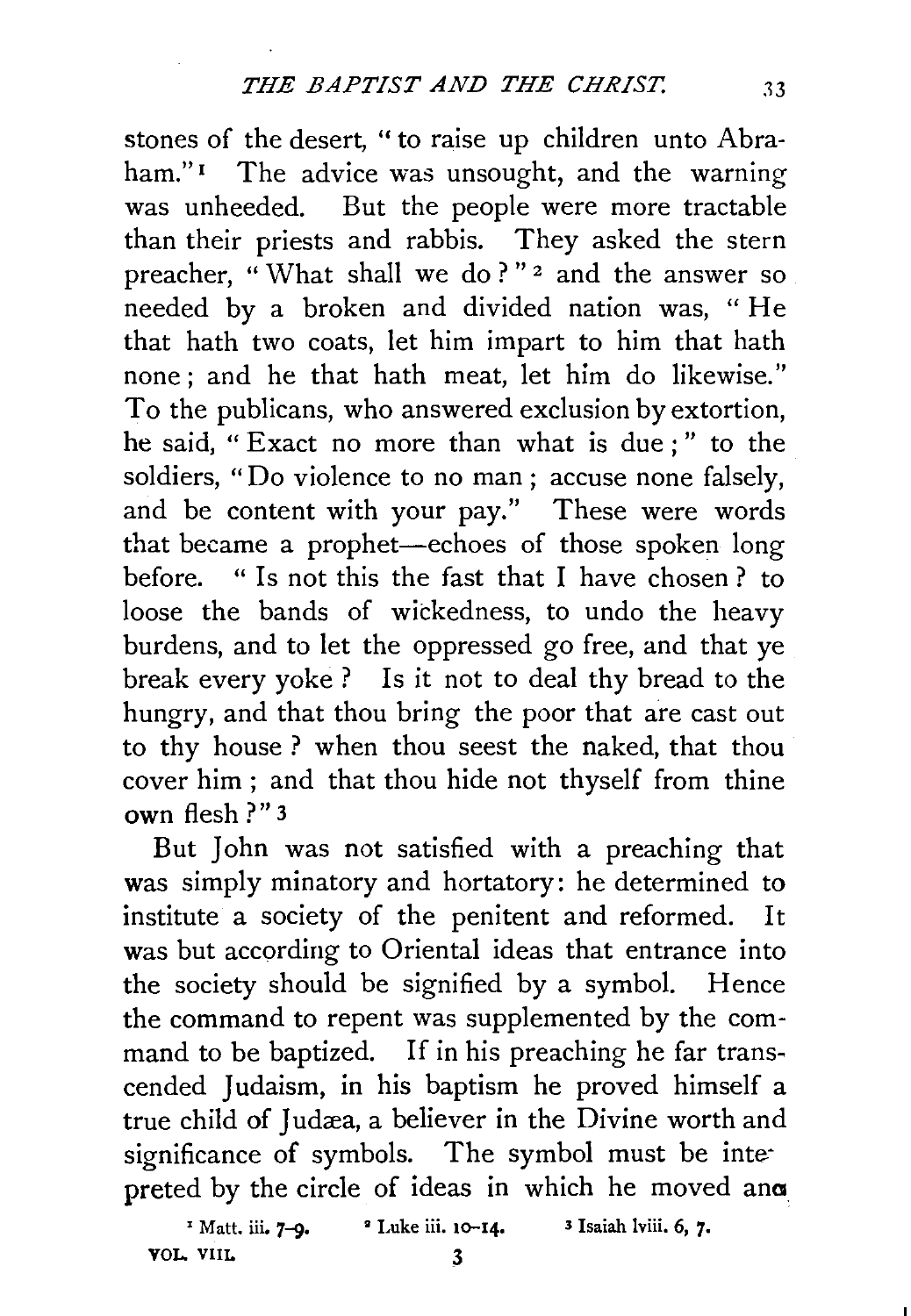which he variously expressed. Its suggestive cause is as hard to determine as it is unimportant. The rite may have formal affinities with the lustrations of the Essenes or the ablutions of proselytes, but it has a material significance of his own. John placed it in a relation with confession of sin and repentance that made it the symbol of certain spiritual realities-evil recognized and repudiated, good perceived and chosen. In this connection its use may have been suggested by such words as, "Wash you, make you clean; " 1 or, " In that day there shall be a fountain opened to the house of David and to the inhabitants of Jerusalem for sin and for uncleanness."<sup>2</sup> But his baptism was the symbol of another and no less significant fact : the baptized were not simply the penitent, but the expectant, men consecrated to a great hope. They formed a community that had renounced with their sins the older *1* udaism, with its civil kingdom and political Messiah, and stood expectant, waiting the coming of Him who was to baptize with the Holy Ghost and with fire. Under this aspect his baptism had affinities with events and customs dear to the Hebrew. When Moses descended from the mount to sanctify the people, he made them "wash their clothes."3 When the Gentile became a Jew he was purified by water. What is to us a sensuous symbol was to him a translucent form of an eternal truth. What he always loved he loved most of all when it had a national significance, expressed some truth as to the relation of the people and their God. And so John was but true to the best genius of his people when he made his baptism represent, not simply an individual change, but a social fact,

 $1$  Isaiah i. 16.  $2$  Zech. xiii. 1.  $3$  Exod. xix. 10-14.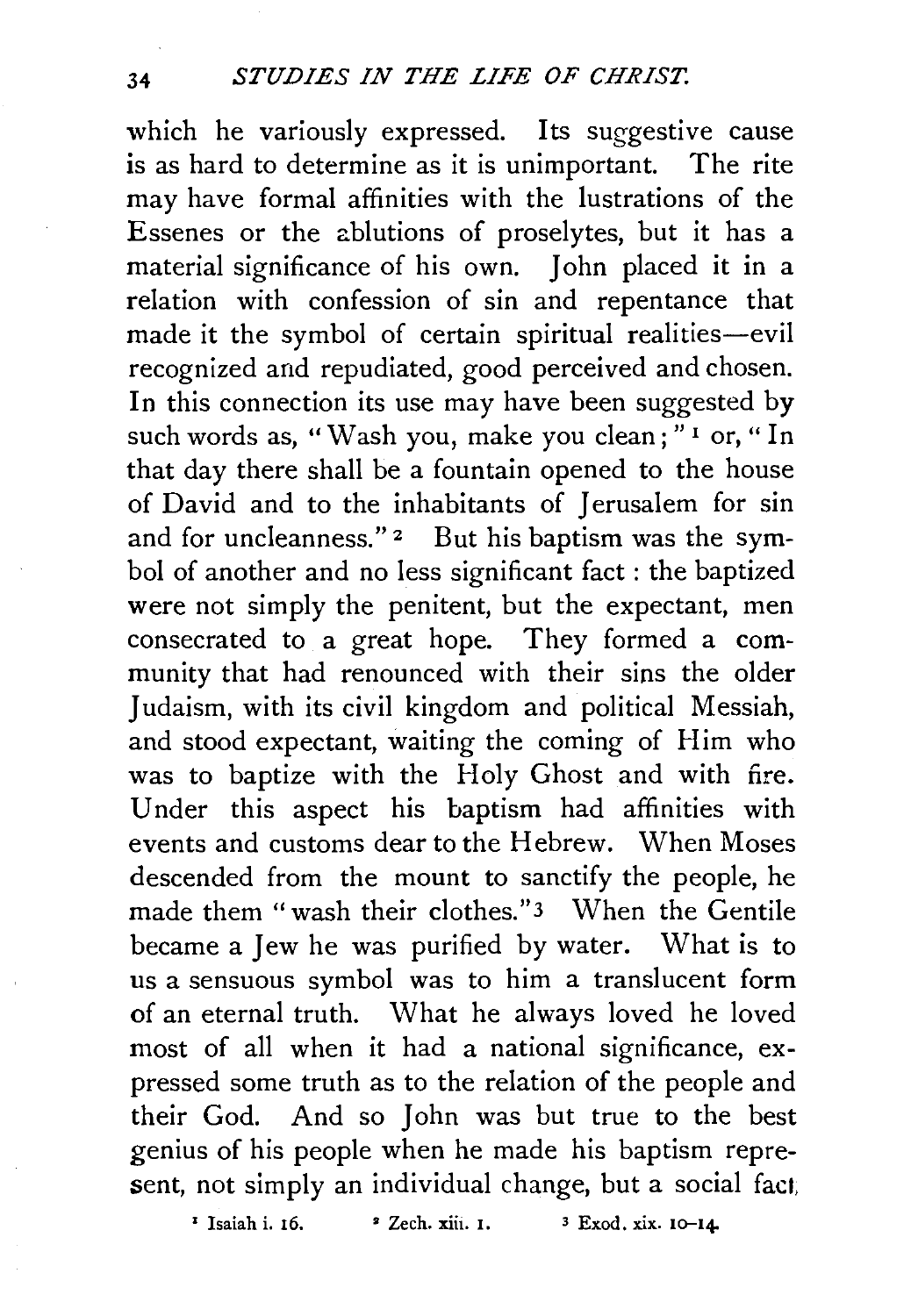-entrance into a society prepared for the kingdom which was at hand. The "baptism unto repentance" was also a baptism unto hope: as the first, it was the sign of a renounced past, as the second, it was the symbol of a new future. 1

The Baptist's idea of this new future was embodied in the phrase "the kingdom of heaven." This kingdom he interpreted in the prophetic sense as the realized reign of the righteous God. It was because his conception of the kingdom was so ethical that his condemnation of unethical Judaism was so vehement and unsparing. He believed that a Divine society could be constituted only by men who were penetrated and possessed by the Divine. So his cry to his evil generation was, " Confess your sins, repent, be baptized; and, so prepared, await the coming of the day whose dawn we see." But the kingdom implied a king. The prophets when they dreamed of the golden age dreamed of it as instituted by a Divine Prince, a Messiah. In the Messiah the hopes of Hebraism culminated ; for Him it had lived, without Him its faith had died. In the days of a wicked tyranny, men could not have believed in the eternal righteousness unless they had at the same time believed in a day of victory and retribution. To the prophet the present might be man's, but the future was God's ; in it He would see that right reigned and good triumphed. The Messiah personified to the prophetic spirit the Divine judgment against wrong and vindication of right ; He was to live to do the will of God, and cause it to be done. The ideas of the king and the kingdom, thus insepar-

<sup>&</sup>lt;sup>1</sup> In the interpretation of John's baptism the words of Josephus (Antiq. bk. xviii. c. v. § 2) are of great importance.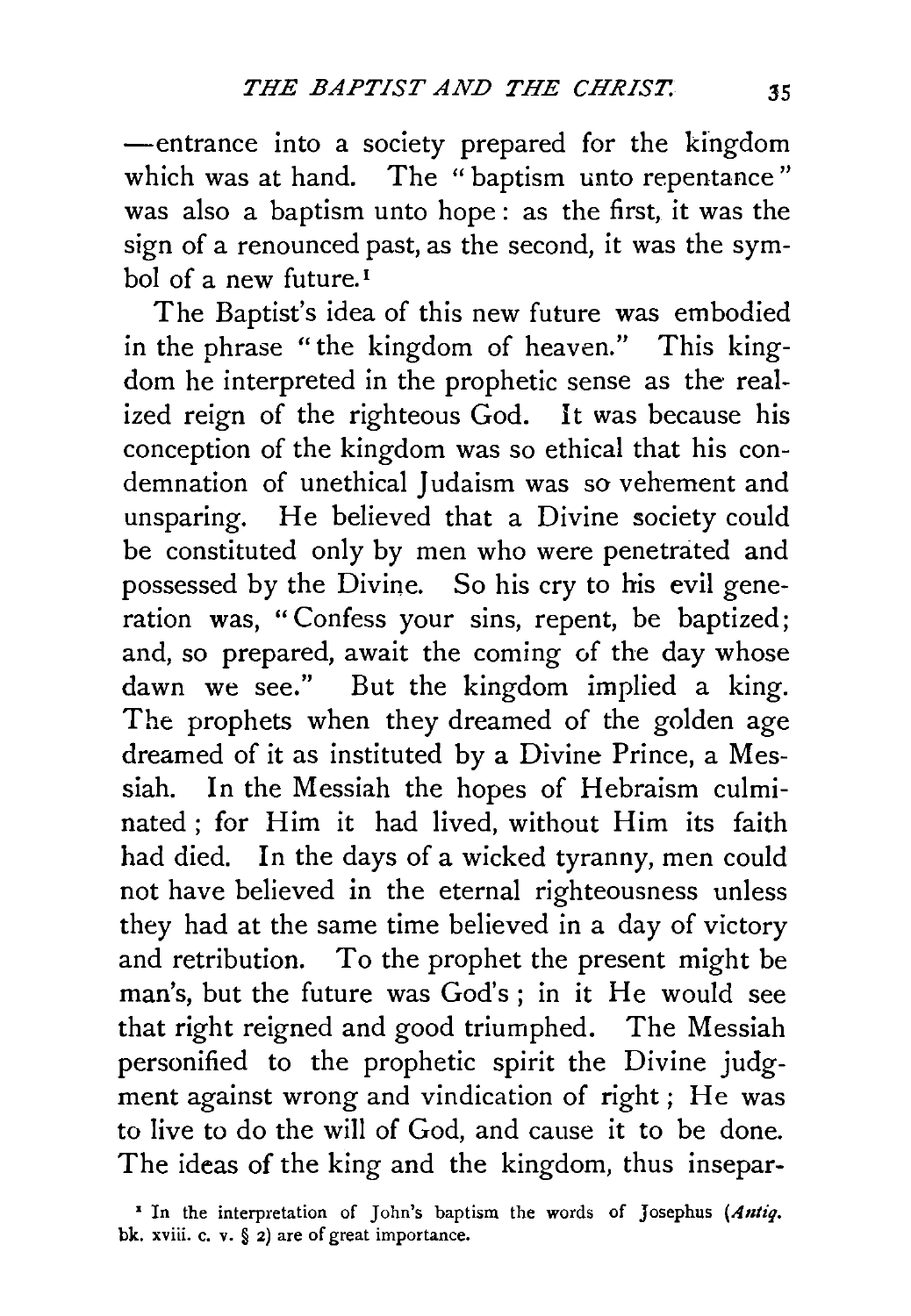ably blended in prophecy, appeared as indissolubly connected in the mind of John. He could indifferently say, " The kingdom of heaven is at hand;" and, "After me cometh one mightier than I."<sup>1</sup> He loved, indeed, to contrast his own meanness and the King's greatness. He was not worthy to bear his sandals, to loose his shoe's latchet. He was but the friend of the Bridegroom: the Bridegroom was to come. He only baptized with water, the mighty One who was coming would "baptize with the Holy Ghost and with fire." He was but a preacher, only a "Voice." He whose foot was on the threshold was a Divider, wielding a winnowing fan. He himself could but urge men to flee from wrath and seek life ; but the King, at once a Saviour and Judge, was able "to gather the wheat into his garner, to burn the chaff with unquenchable fire."<sup>2</sup> The preaching of John was thus essentially concerned with the coming of a Person : the King made the kingdom. Without Him it could not be: with Him it was a necessity. In his prophetic word ancient prophecy lived again, and waited to welcome Him who was to fulfil its hopes and realize its truths.

The Great Prophet did not prophesy in vain. He moved Israel as Israel had not been moved for centuries. New hopes, new fears, awoke in Judæa. The people became conscious of sin, conscious of their failure to be the people of God. The voice from the banks of the Jordan awed the heart of Jerusalem, and stilled the conflicts of priests and scribes. For one splendid moment the nation awoke to the meaning of its singular and sublime faith, forgot its struggles

<sup>1</sup> Matt. iii. 2; Mark i. 7.

• Matt. iii. 11-12; Luke iii. 16, 17; John i. 27, iii. 29.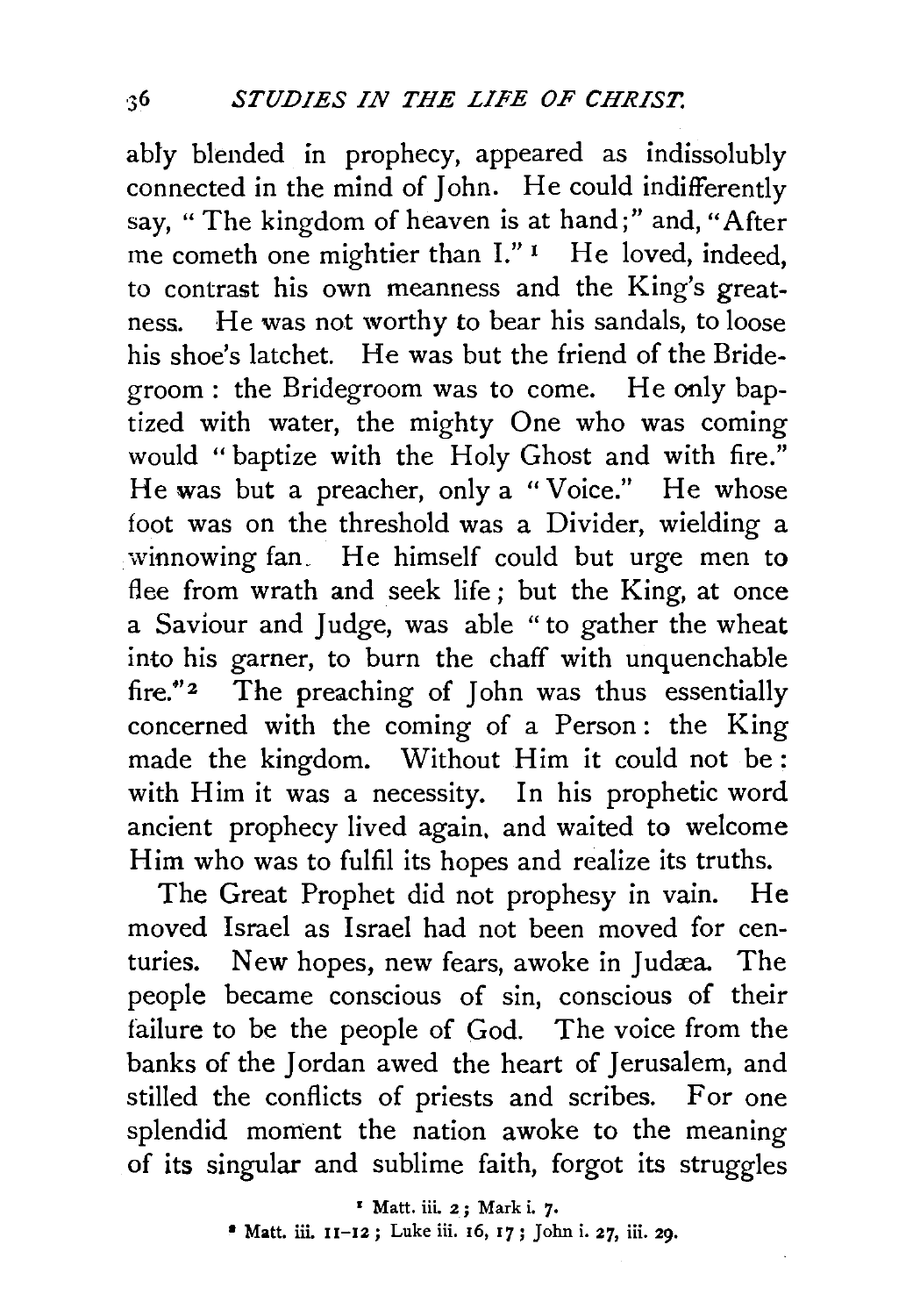against the eagles and images of Cæsar in its consciousness of the reign and righteousness of God. Crowds from the cities and villages, from Judæa and Galilee, Peræa and the land east of the Jordan, Pharisees and Sadducees, priests and Levites, scribes and elders of the people, publicans and proselytes, warriors from the Roman and Herodian armies, came to hear the Prophet, to confess their old sins, and be baptized into his new life. And with a band from distant Nazareth came one who had hitherto been known as Jesus the carpenter, who was henceforth to be known as Jesus the Christ. How He was touched by the multitude, by the preacher, by the sense of sin that had seized the people, by the hope that was expressed in the baptism, we do not know. We only know that here He becomes conscious that his hour had come, that his happy obscurity must end, his mission of sorrow and glory, death and life, begin. What was certain to Himself was no less evident to John. Apparently they had never met before ; but to two such spirits, to meet once at such a time and place was enough. Outwardly the two were most unlike. The son of the priest was in all things singular, in home, in dress, in food, in speech, a man of weird aspect, of spirit that disdained the common ways and life of man. The Child of the carpenter was, if not undistinguished, inconspicuous, familiar with society, the city, the home and his duties to it, the weariness and the tameness of common earth and common day. Yet the accidents of their respective aspects could not hide the Prophet and the King from each other. Spirit answered to spirit, and in the answer the revelation came. The hour of recognition might be brief, but it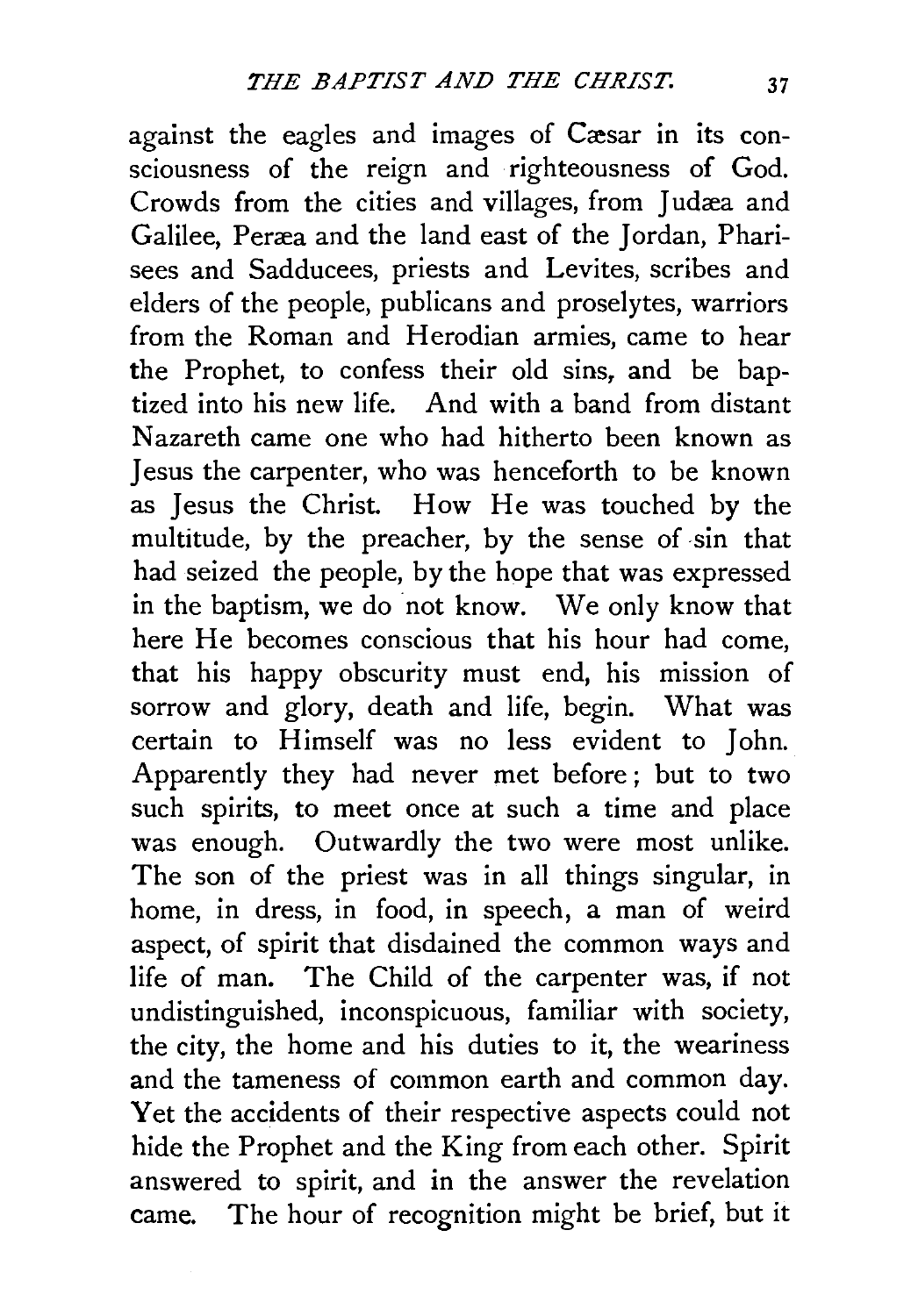was in its meaning and issues eternal. Months after, John in Machaerus, a prisoner, living by the grace of a lustful tyrant, at the mercy of a cruel and vengeful woman, compared his ideal and hope of the King with the gentle and peaceful Teacher who lived so humbly in Galilee; and clinging to his earlier faith as diviner than the Divine reality, fearing that. his inspiration had been but illusion, he sent to ask, "Art thou he that should come, or do we look for another ?"<sup>1</sup> About the same time the scene on the banks of the Jordan rose before the imagination of Jesus, the curious crowds streaming out to see and hear the prophet, the reeds by the river side bending before the wind, the great prophet unbent, inflexible, speaking the word God gave him; and as He compared the man and his work, He declared him the greatest of prophets,<sup>2</sup> the one who not only prophesied the coming of the King, but had proclaimed Him come. The contrast is significant. Jesus did not altogether fulfil John's ideal, but the very degree in which our Christ differed from his King makes his recognition the more prophetic, less the fruit of design, more the child of inspiration. What the Baptist in that hour discovered and declared the experience of eighteen centuries has but confirmed.

The recognition over, the baptism ended, Jesus retired to the wilderness, full of the great consciousness that involved his conflict with the devil; but John remained by the Jordan, to fulfil his now almost completed mission. The meeting with Jesus seems to have worked a great change in the mind and speech of the Baptist. His preaching appears to have become less predictive and more declarative-less prophetic of  $\text{Him}$ 

• Matt. xi. 2, 3; Luke vii. 19, 20. • Matt. xi. 7, 14; Luke vii. 24-29-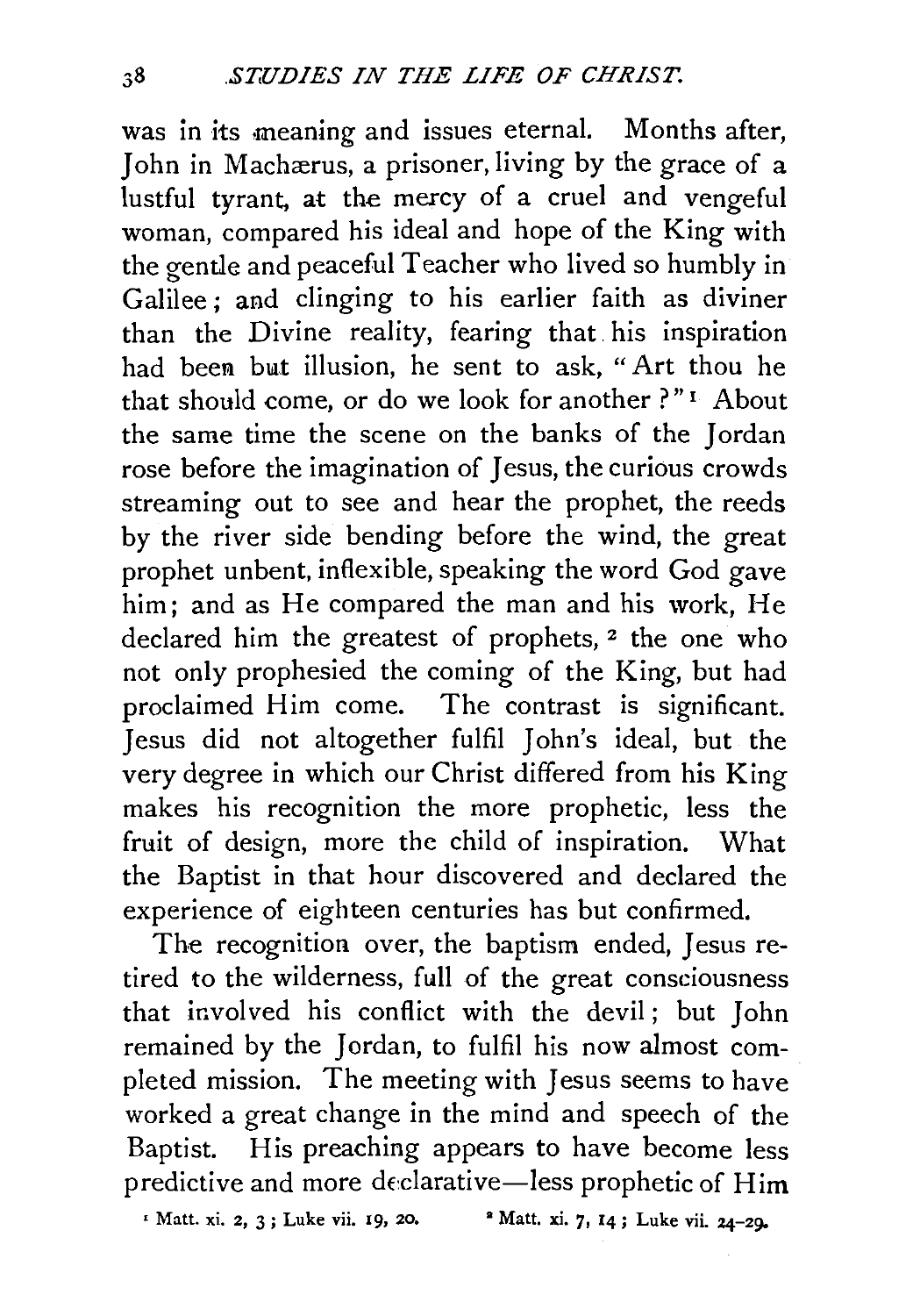who was to come, and more indicative of Him who had. So much at least seems to be involved in the deputation from Jerusalem. 1 They do not go, like those mentioned in the older narratives,<sup>2</sup> to his baptism, but to ask, "Art thou the Christ? Elias ? that prophet?" The problem has now changed-is not, What mean his confession, repentance, baptism ? but, Who is he ? What means his saying about the Christ who is come ? Men are eager, not to shew their penitence and share his hope, but to possess his knowledge and discover his Messiah. And within this change there is another, still more significant. His preaching has become sweeter in tone, softer in spirit, materially unlike what it had been. He does not now speak of the unsparing Judge, axe or fan in hand, hewing down the fruitless trees, burning the vacant chaff; but of "the Lamb of God," devoted to meek silence and sacrifice. He does not threaten the multitudes with an avenger of sin, but points to One "who bears the sin of the world." The Synoptists shew the Baptist before he saw Christ and when he first saw Him ; but the Fourth Gospel shews him after he had known Christ, changed into a meeker, sweeter, nobler man, softer in speech and in spirit, with a diviner notion of the Messiah, a more hopeful and helpful word for man. And so, when the Christ returned victorious from the conflict, the preacher beside the Jordan hailed Him, not as He of the winnowing fan, but as "the Lamb of God," and turned the eyes of the crowds his voice still held together to One who stood among them, who had come to declare the Father and bear the sin of man. And the new faith mellowed the great preacher, made him feel that his work was *•* John i. 19-24. • Matt. iii. 7•